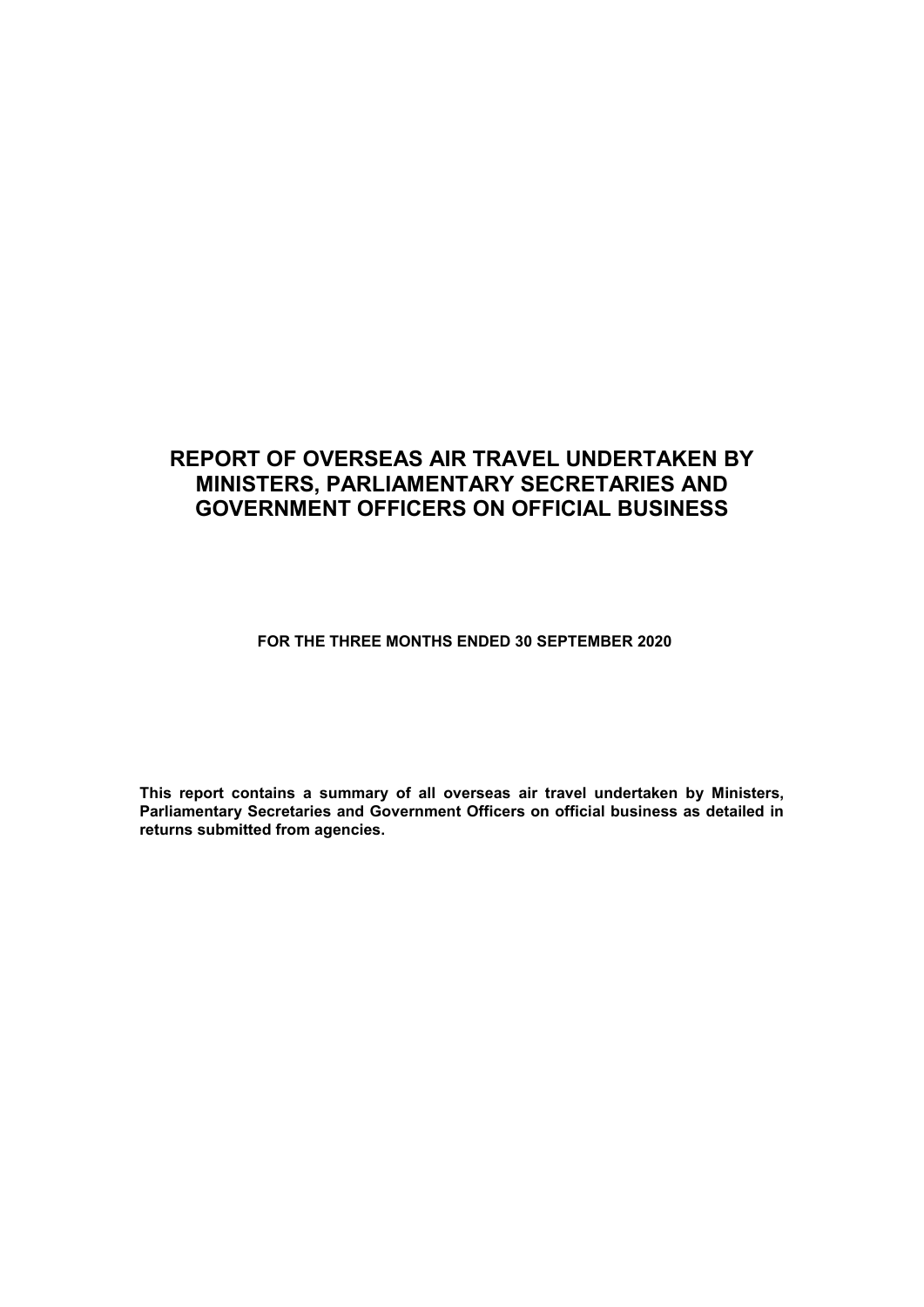### **REPORT OF OVERSEAS AIR TRAVEL BY MINISTERS, PARLIAMENTARY SECRETARIES AND GOVERNMENT OFFICERS FROM 1 JULY TO 30 SEPTEMBER 2020**

| <b>SOURCE OF FUNDING</b>              | <b>VISITS</b> | <b>COST</b> | <b>PAGES</b> |  |  |  |  |  |
|---------------------------------------|---------------|-------------|--------------|--|--|--|--|--|
| DEPUTY PREMIER; HEALTH; MENTAL HEALTH |               |             |              |  |  |  |  |  |
| <b>HEALTH</b>                         |               |             |              |  |  |  |  |  |
| <b>DEPARTMENT OF HEALTH</b>           |               |             |              |  |  |  |  |  |
| <b>COMMONWEALTH FUNDS</b>             | 1             | \$0         |              |  |  |  |  |  |
| <b>SUBTOTAL: HEALTH</b>               | 1             | \$0         |              |  |  |  |  |  |
| <b>GRAND TOTAL</b>                    | 1 VISITS      | \$0         |              |  |  |  |  |  |

**ACRONYMS 3**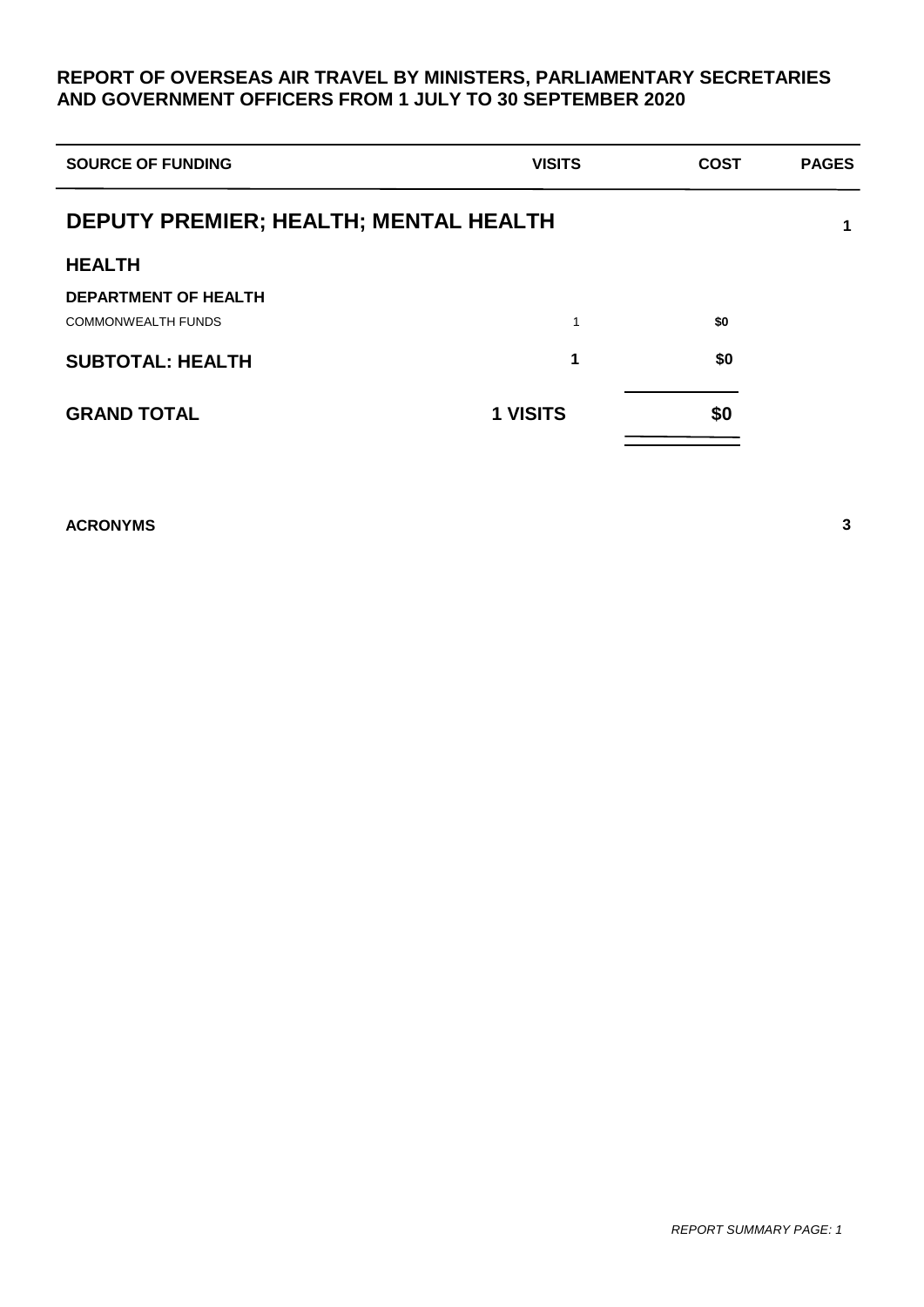### **REPORT OF OVERSEAS AIR TRAVEL BY MINISTERS, PARLIAMENTARY SECRETARIES AND GOVERNMENT OFFICERS FROM 1 JULY TO 30 SEPTEMBER 2020**

**NAME (DESIGNATION) DEPART RETURN DESTINATION PURPOSE CLASS OF TRAVEL COST** 

**Designation: (M) = Minister; (P) = Parliamentary Secretary; (S) = Officer accompanying Minister; (A) = Agency Officer; (O) = Other**

## **DEPUTY PREMIER; HEALTH; MENTAL HEALTH**

#### **HEALTH**

#### **DEPARTMENT OF HEALTH**

| <b>SOURCE OF FUNDS: COMMONWEALTH FUNDS</b>                       |           |           |                                   |                                             |   |     |
|------------------------------------------------------------------|-----------|-----------|-----------------------------------|---------------------------------------------|---|-----|
| CNG(A)                                                           | 26-Jul-20 | 06-Oct-20 | <b>PAPUA NEW</b><br><b>GUINEA</b> | AUSMAT RESPONSE TO THE<br>COVID-19 OUTBREAK | Е | \$0 |
| <b>SUBTOTAL: DEPARTMENT OF HEALTH</b>                            |           |           |                                   | NO. OF VISITS: 1                            |   | \$0 |
| <b>SUBTOTAL: HEALTH</b>                                          |           |           |                                   | NO. OF VISITS: 1                            |   | SO. |
| <b>TOTAL FOR DEPUTY PREMIER; HEALTH;</b><br><b>MENTAL HEALTH</b> |           | VISITS: 1 |                                   | \$0                                         |   |     |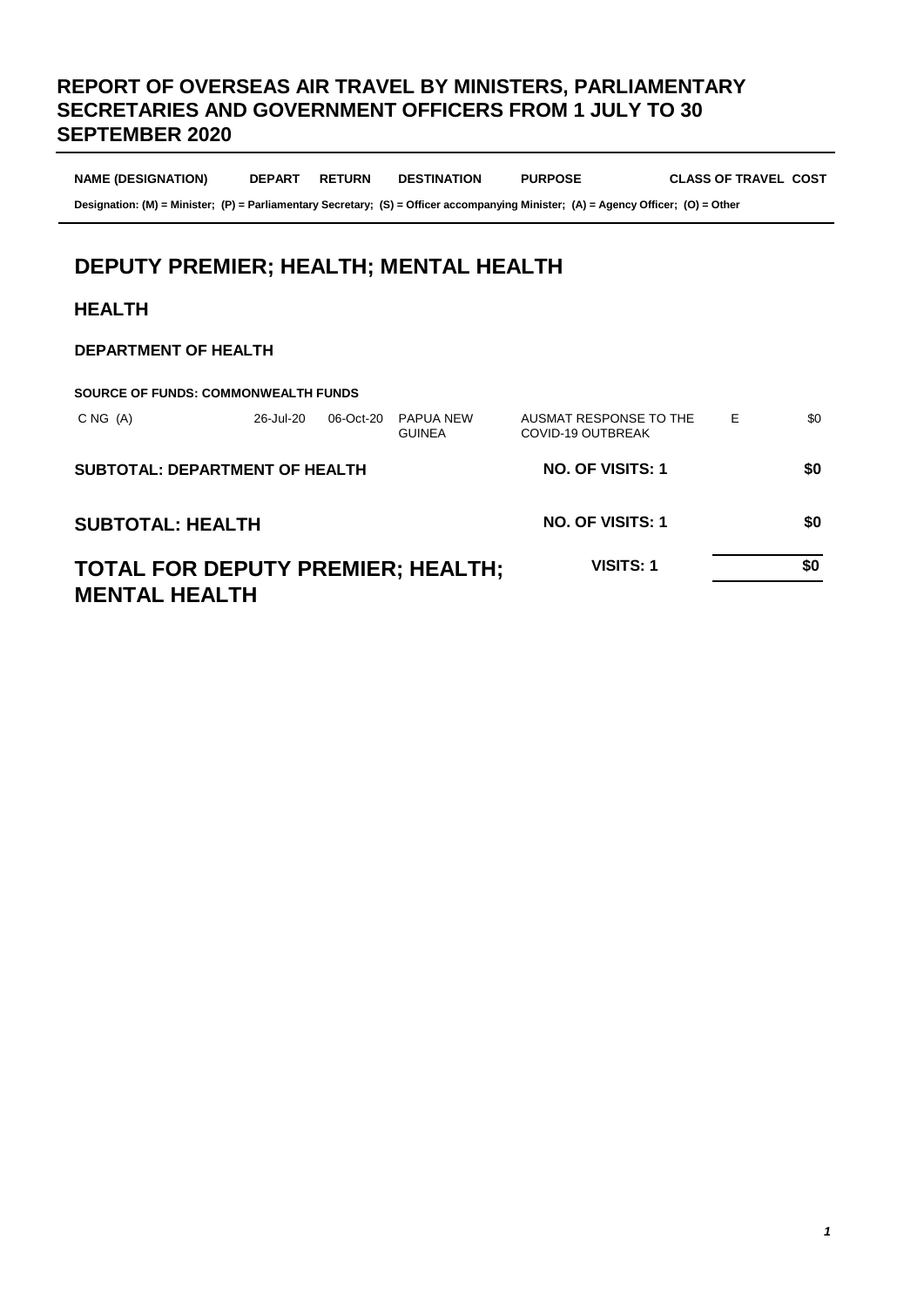| <b>NAME (DESIGNATION)</b>                                                                                                          | <b>DEPART</b> | <b>RETURN</b> | <b>DESTINATION</b> | <b>PURPOSE</b> | <b>CLASS OF TRAVEL COST</b> |  |
|------------------------------------------------------------------------------------------------------------------------------------|---------------|---------------|--------------------|----------------|-----------------------------|--|
| Designation: (M) = Minister; (P) = Parliamentary Secretary; (S) = Officer accompanying Minister; (A) = Agency Officer; (O) = Other |               |               |                    |                |                             |  |

## **GRAND TOTAL 1 VISITS \$0**